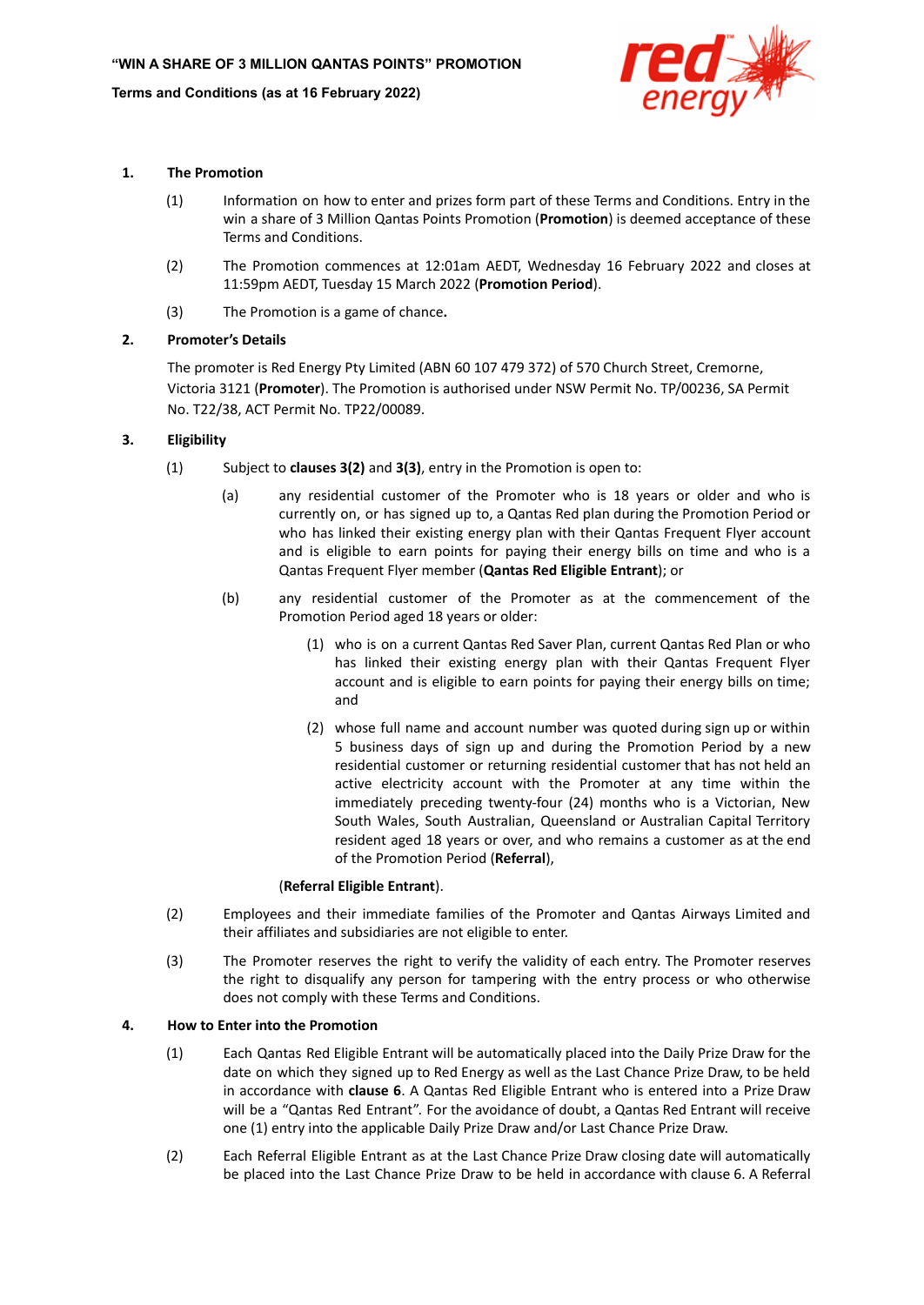

Eligible Entrant who is entered into the Last Chance Prize Draw will be a "Referral Entrant". Each Referral Entrant will receive five (5) entries into the Last Chance Prize Draw for every successful Referral. For the avoidance of doubt, Referral Entrants will receive extra entries into the Last Chance Prize Draw based on the number of successful Referrals.

## **5. The Prize**

- (1) The Promoter is offering:
	- (a) Qantas Red Entrants the chance to win up to twenty eight (28) identical daily prizes each consisting of one hundred thousand (100,000) Qantas Points, to be issued in accordance with **clause 7** (**Daily Prize**); and
	- (b) Qantas Red Entrants and Referral Entrants the chance to win one (1) prize consisting of two hundred thousand (200,000) Qantas Points, to be issued in accordance with **clause 7** (**Last Chance Prize**),

# (**Prizes**).

(2) The maximum notional value of each Daily Prize is \$3,400 and the maximum notional value of the Last Chance Prize is \$6,800 with a maximum notional value of the total prize pool of \$102,000.34 based on a sample of the Qantas Frequent Flyer Rewards that could be obtained by redeeming through the Qantas Frequent Flyer program. The estimate of maximum notional value of each Prize is provided for information purposes only and will vary depending on whether and how it is redeemed by a Prize Winner through the Qantas Frequent Flyer program. The Promoter accepts no responsibility for any variation in the maximum notional value of each Prize. The Prize value is in Australian Dollars. For example, 8,000 Qantas Points could be redeemed for a one way Economy Classic Flight Reward from Sydney to the Gold Coast on 12 April 2022 plus AU\$42 in applicable taxes, fees and carrier charges, accurate as at 17 December 2021. The dollar fare for an equivalent commercial, flexible fare totals \$314 including taxes fees and carrier charges. The Promoter accepts no responsibility for change in prize value between now and the ultimate date on which the prize is taken.

## **6. Prize Winners**

(1) There will be twenty eight (28) daily draws (**Daily Prize Draw**) and one (1) last chance draw (**Last Chance Prize Draw**) conducted for the Promotion as set out in the table below (**Prize Draws**). All draws will take place via electronic draw at 11:00am on the dates specified in the table below at the offices of Anisimoff Legal located at 210 Central Coast Highway Erina, NSW 2250.

| <b>Prize Draw</b>  | <b>Entry period</b> | Draw date | <b>Publication Date</b> | Unclaimed<br><b>Prize</b><br>Draw date |
|--------------------|---------------------|-----------|-------------------------|----------------------------------------|
| Daily Prize Draw 1 | 16/2/2022           | 24/2/2022 | 27/2/2022               | 20/6/2022                              |
| Daily Prize Draw 2 | 17/2/2022           | 24/2/2022 | 27/2/2022               | 20/6/2022                              |
| Daily Prize Draw 3 | 18/2/2022           | 24/2/2022 | 27/2/2022               | 20/6/2022                              |
| Daily Prize Draw 4 | 19/2/2022           | 24/2/2022 | 27/2/2022               | 20/6/2022                              |
| Daily Prize Draw 5 | 20/2/2022           | 24/2/2022 | 27/2/2022               | 20/6/2022                              |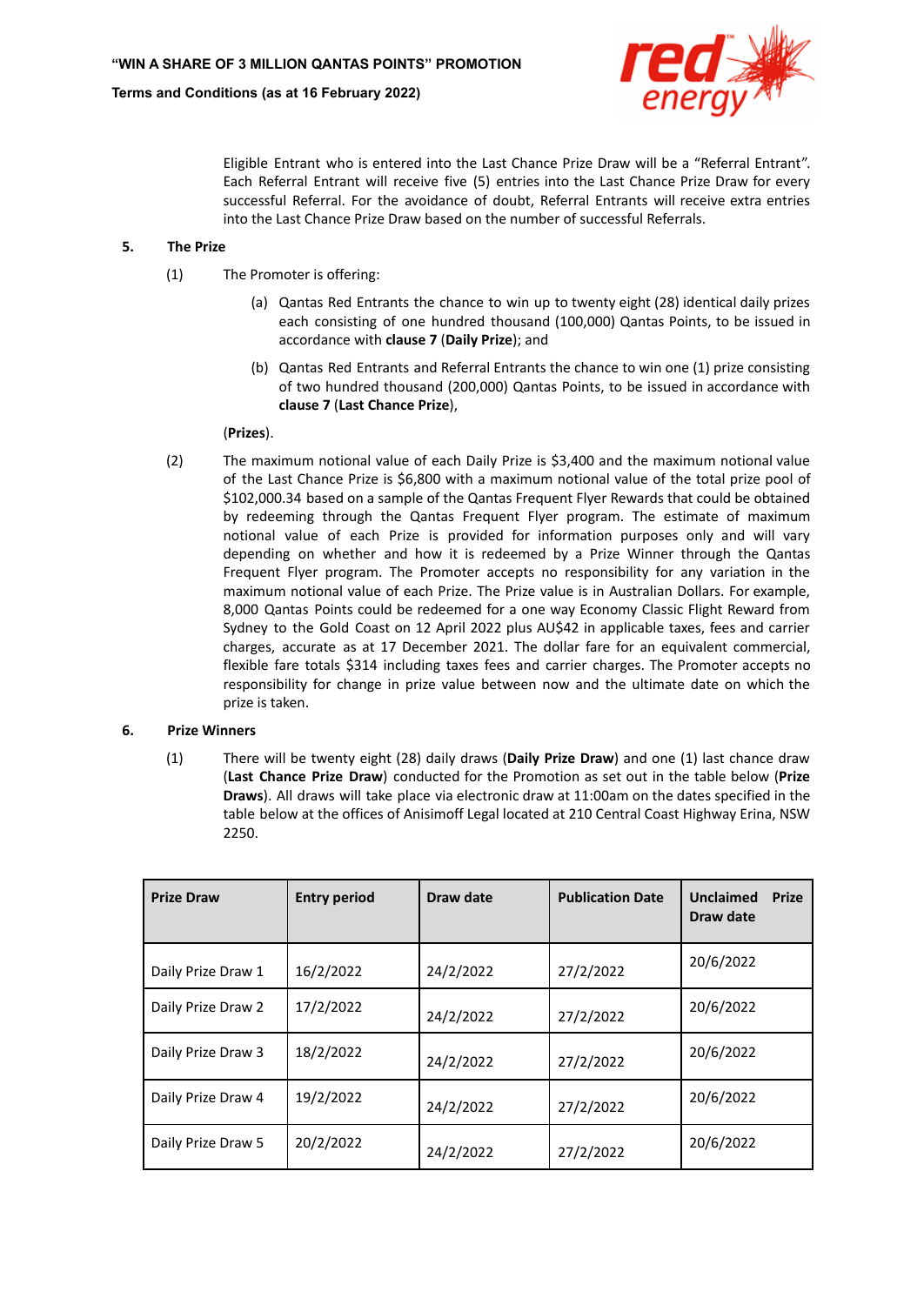# **"WIN A SHARE OF 3 MILLION QANTAS POINTS" PROMOTION**

# **Terms and Conditions (as at 16 February 2022)**



| Daily Prize Draw 6  | 21/2/2022 | 24/2/2022 | 27/2/2022 | 20/6/2022 |
|---------------------|-----------|-----------|-----------|-----------|
| Daily Prize Draw 7  | 22/2/2022 | 24/2/2022 | 27/2/2022 | 20/6/2022 |
| Daily Prize Draw 8  | 23/2/2022 | 3/3/2022  | 6/3/2022  | 20/6/2022 |
| Daily Prize Draw 9  | 24/2/2022 | 3/3/2022  | 6/3/2022  | 20/6/2022 |
| Daily Prize Draw 10 | 25/2/2022 | 3/3/2022  | 6/3/2022  | 20/6/2022 |
| Daily Prize Draw 11 | 26/2/2022 | 3/3/2022  | 6/3/2022  | 20/6/2022 |
| Daily Prize Draw 12 | 27/2/2022 | 3/3/2022  | 6/3/2022  | 20/6/2022 |
| Daily Prize Draw 13 | 28/2/2022 | 3/3/2022  | 6/3/2022  | 20/6/2022 |
| Daily Prize Draw 14 | 1/3/2022  | 3/3/2022  | 6/3/2022  | 20/6/2022 |
| Daily Prize Draw 15 | 2/3/2022  | 10/3/2022 | 13/3/2022 | 20/6/2022 |
| Daily Prize Draw 16 | 3/3/2022  | 10/3/2022 | 13/3/2022 | 20/6/2022 |
| Daily Prize Draw 17 | 4/3/2022  | 10/3/2022 | 13/3/2022 | 20/6/2022 |
| Daily Prize Draw 18 | 5/3/2022  | 10/3/2022 | 13/3/2022 | 20/6/2022 |
| Daily Prize Draw 19 | 6/3/2022  | 10/3/2022 | 13/3/2022 | 20/6/2022 |
| Daily Prize Draw 20 | 7/3/2022  | 10/3/2022 | 13/3/2022 | 20/6/2022 |
| Daily Prize Draw 21 | 8/3/2022  | 10/3/2022 | 13/3/2022 | 20/6/2022 |
| Daily Prize Draw 22 | 9/3/2022  | 17/3/2022 | 20/3/2022 | 20/6/2022 |
| Daily Prize Draw 23 | 10/3/2022 | 17/3/2022 | 20/3/2022 | 20/6/2022 |
| Daily Prize Draw 24 | 11/3/2022 | 17/3/2022 | 20/3/2022 | 20/6/2022 |
| Daily Prize Draw 25 | 12/3/2022 | 17/3/2022 | 20/3/2022 | 20/6/2022 |
| Daily Prize Draw 26 | 13/3/2022 | 17/3/2022 | 20/3/2022 | 20/6/2022 |
| Daily Prize Draw 27 | 14/3/2022 | 17/3/2022 | 20/3/2022 | 20/6/2022 |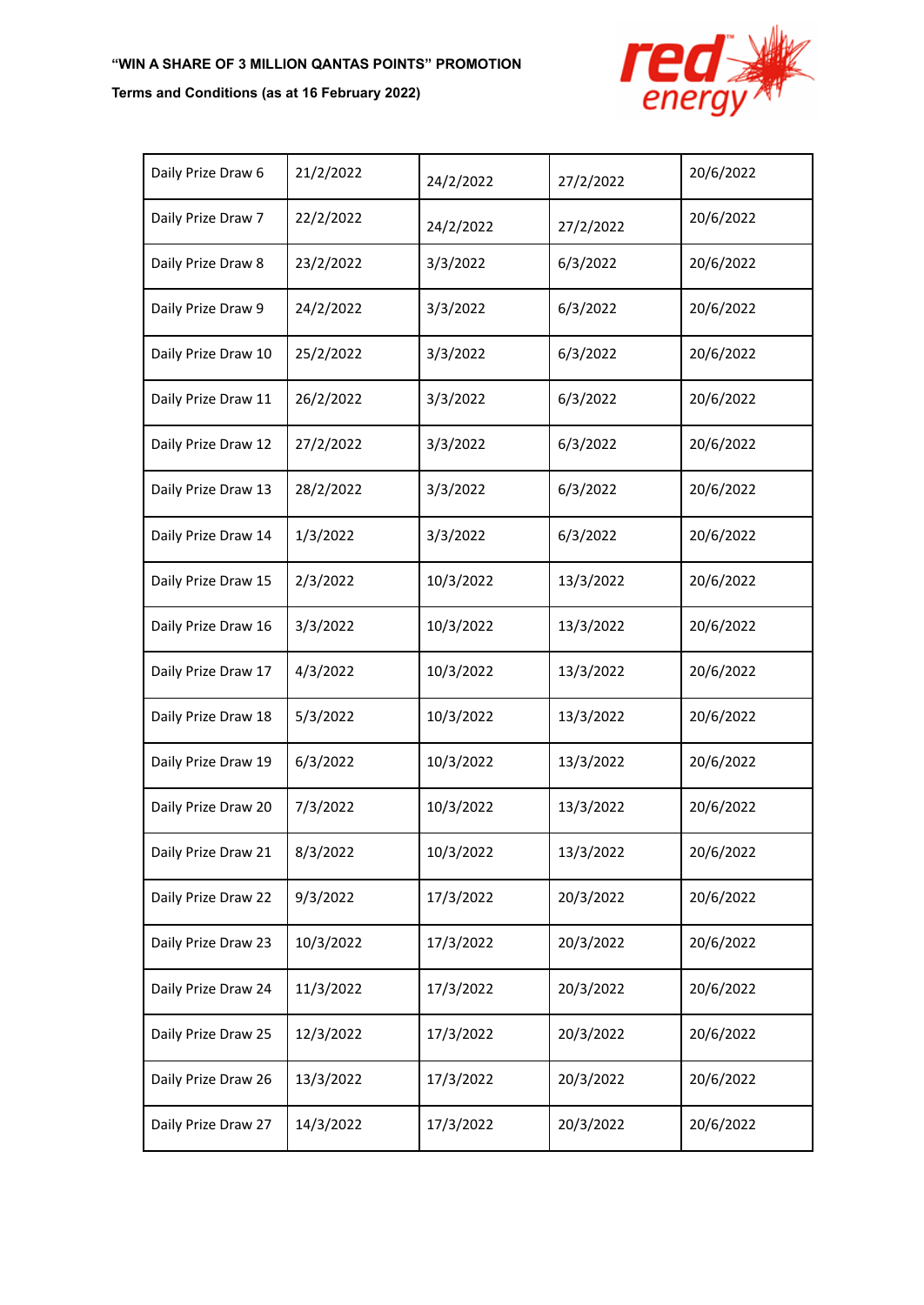### **"WIN A SHARE OF 3 MILLION QANTAS POINTS" PROMOTION**

### **Terms and Conditions (as at 16 February 2022)**



| Daily Prize Draw 28       | 15/3/2021                                                          | 17/3/2022 | 20/3/2022 | 20/6/2022 |
|---------------------------|--------------------------------------------------------------------|-----------|-----------|-----------|
| Last Chance Prize<br>Draw | AEDT,<br>12:01AM<br>16/2/2022<br>to<br>11:59<br>AEDT.<br>15/3/2022 | 17/3/2022 | 20/3/2022 | 20/6/2022 |

- (2) The first valid entry drawn in:
	- (a) each Daily Prize Draw will win the Daily Prize; and
	- (b) the Last Chance Prize Draw will win the Last Chance Prize,

# (**Prize Winners**).

- (3) Within two (2) business days of the Prize Draw, the Promoter will notify the Prize Winner by:
	- (a) email, at the email registered with the Promoter;
	- (b) telephone, at the telephone number registered with the Promoter; and
	- (c) publishing the Prize Winner's names on the Promoter's website at: [www.redenergy.com.au/win](http://www.redenergy.com.au/win).
- (4) If a Prize Winner:
	- (a) responds within 3 calendar months of the Prize Draw, they will have been deemed to have accepted their Prize (**Winner's Acceptance**); or
	- (b) fails to respond within 3 calendar months of the Prize Draw, their Prize will be deemed unclaimed.
- (5) The Promoter may conduct such further draws as necessary for any unclaimed Prizes (subject to the approval of the relevant gaming authorities in each State). The redraw will be conducted at the offices of Anisimoff Legal located at 210 Central Coast Highway Erina, NSW 2250 at 12:00pm AEDT on 20 June 2022, subject to any written direction given under applicable law. Any Prize Winner(s) of an unclaimed Prize will be notified in the manner set out in clause 6(3). Any further draws that may be required to allocate any Prizes that remain unclaimed following the redraw held on 18 May 2022 will be conducted in accordance with the instructions of the relevant State gaming authorities.

## **7. Prize Details**

- (1) Following the relevant Winner's Acceptance, the Prize will be credited to the Prize Winner's Qantas Frequent Flyer account before 13 May 2022, provided that Red Energy is responsible for the Prize Winner's electricity and/or gas account and the Prize Winner has not transferred to a new energy retailer. If a Prize Winner's energy account has not transferred to Red Energy as at Prize Draw, the Prize will not be credited to the Prize Winner's Qantas Frequent Flyer account until Red Energy becomes responsible for the Prize Winner's energy supply. If Red Energy is not responsible for the Prize Winner's electricity and/or gas account prior to the date that is three (3) calendar months after their Winner's Acceptance, that Prize Winner will forfeit their Prize and will not receive any alternative prize. If this occurs the Prize will be an unclaimed prize and will be dealt with pursuant to **clause 6(5)** (subject to the approval of the relevant State gaming authorities).
- (2) The Promoter is not responsible thereafter for the manner in which the Qantas Points are credited or any characteristics of those points. Qantas Points awarded must be redeemed, in accordance with and subject to the Terms and Conditions of the Qantas Frequent Flyer program.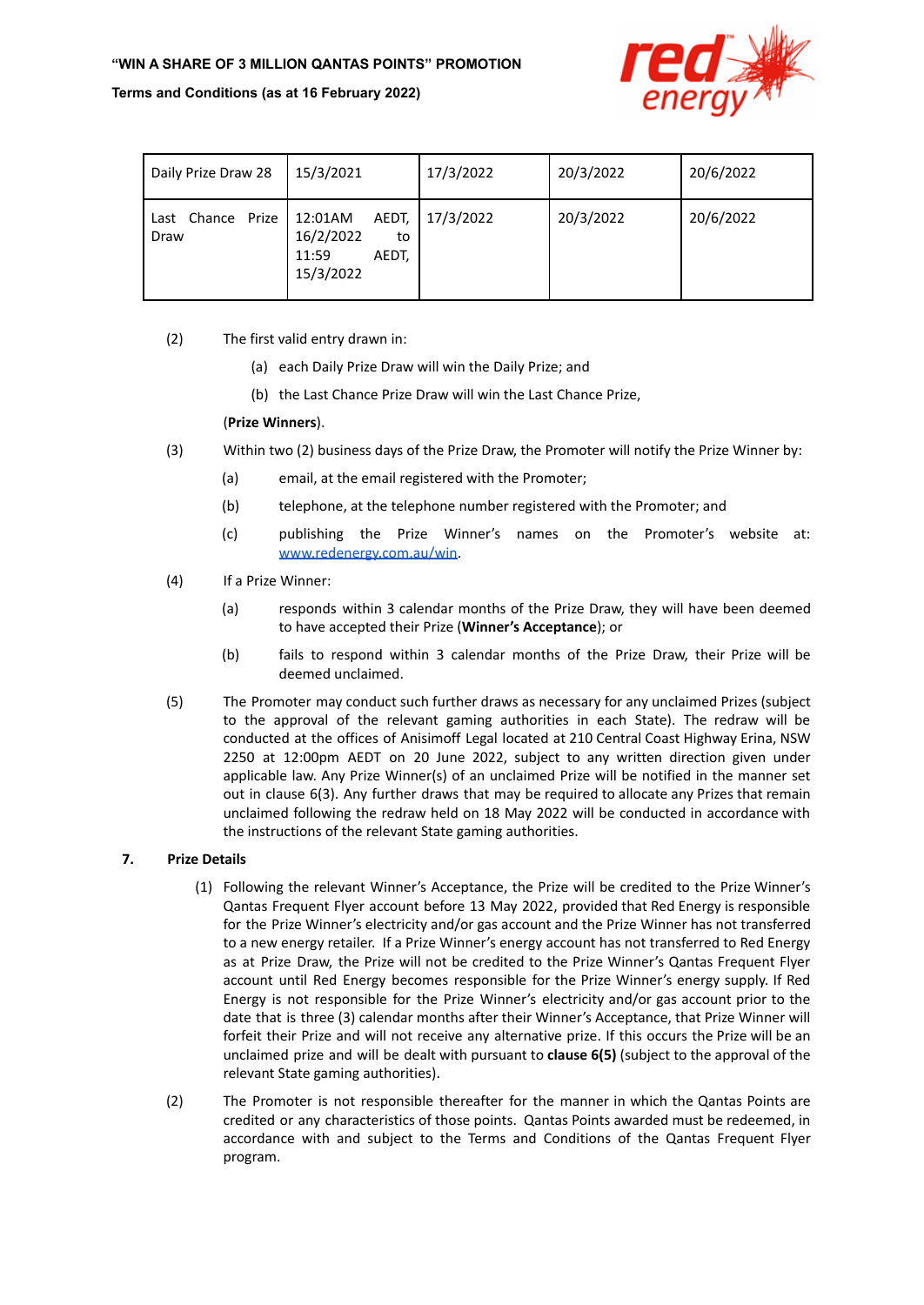

- (3) The redemption of each Prize is subject to the availability of rewards that may be obtained through the Qantas Frequent Flyer program.
- (4) In the event that a Prize is redeemed for reward travel, the winners should be aware that the number of reward flight seats available is limited and availability depends on the flight, date, season and destination and some flights may not have any reward seats available. The winners will be responsible for all applicable taxes, fees and carrier charges of reward travel or accommodation booked by redeeming their prize. Taxes, fees and carrier charges vary depending on departure points, routes, exchange rates and dates of travel, are subject to change without notice and are quoted at the time of booking. Reward flights must be booked at least 24 hours before scheduled departure (and other advance booking requirements may apply). Reward travel is subject to the fare rules and the Conditions of Carriage of the relevant carrier. Compliance with immigration, health or other government requirements is the responsibility of the winner.

### **8. Other Matters Relating to the Promotion**

- (1) If a Prize or receipt of it incurs a tax liability, the Prize Winner is liable for payment of such tax.
- (2) The Promoter's decision is final and no correspondence will be entered into.
- (3) It is a condition of accepting a Prize that the Prize Winner accepts the conditions applicable to the Prize. The Prizes cannot be transferred, exchanged or redeemed for cash.
- (4) Subject to State legislation and (if required) the approval of any relevant gaming authorities, the Promoter reserves the right to substitute the Prize in whole (or any of its components), with a substitute prize of equal or greater value and the Prize Winner will be notified accordingly.
- (5) Acceptance of the Prize is deemed consent for the Promoter to use the Prize Winners' details, voice, image, likeness and photographs for promotional, marketing and publicity purposes on the Promoter's website or in other forms of social media or on other websites or in any other media used by the Promoter for an indefinite time without any further attribution, reference, payment or other compensation to the Prize Winner.
- (6) Each Qantas Red Entrant and Referral Entrant must comply with any requirements for the use of Facebook, and his/her Facebook account. This Promotion is in no way sponsored, endorsed or administered by, or associated with, Facebook. You understand that you are providing your information to the Promoter and not to Facebook. The information you provide will only be used for prize notification, competition related announcements and the Promoter's communications. By entering into this Promotion you agree to release Facebook from any or all liability in relation to this Promotion. Any questions, comments or complaints regarding the Promotion should be directed to the Promoter and not Facebook.

#### **9. Privacy**

By entering this Promotion, each Qantas Red Entrant and Referral Entrant (**Entrant**) is taken to consent to the Promoter using the Entrant's personal information to administer the Promotion and disclosing the Entrant's personal information to organisations that assist the Promoter with administering the Promotion to third parties as required by law. If the information requested is not provided by the Entrant, the Entrant may not participate in the Promotion. For details about how the Promoter may use your information, and what your rights are under Australian privacy laws, please refer to the Promoter's Privacy Policy available at <https://www.redenergy.com.au/privacy>.

#### **10. Liability**

(1) Nothing in these Terms and Conditions limits, excludes or modifies or purports to limit, exclude or modify the statutory consumer guarantees as provided under the Australian Consumer Law (Schedule 2 to the Competition and Consumer Act 2010 (Cth)), or similar state-based consumer protection laws (**Non-Excludable Guarantees**).